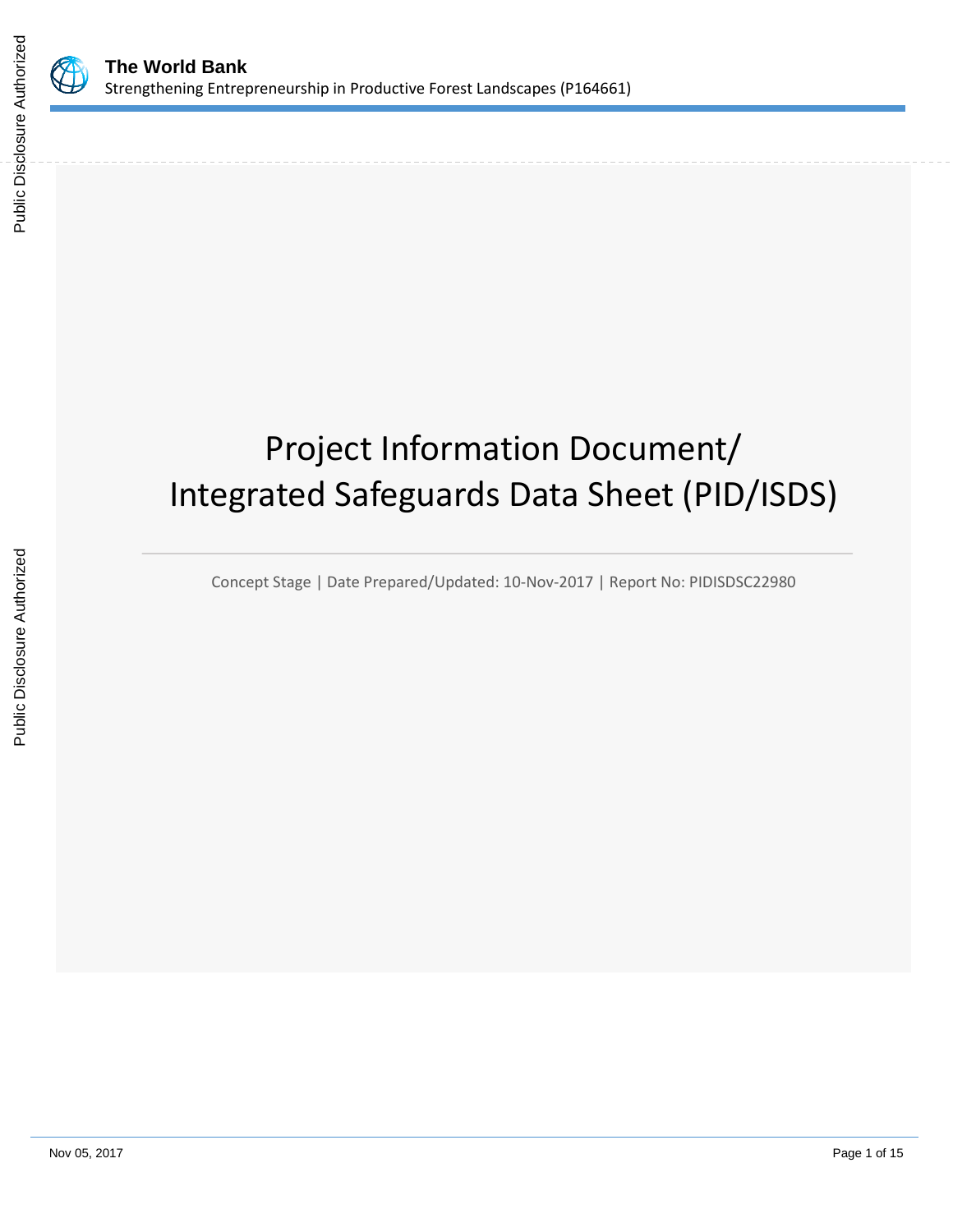

## **BASIC INFORMATION**

## **A. Basic Project Data**

| Country<br>Mexico                                           | Project ID<br>P164661                           | Parent Project ID (if any)                   | Project Name<br>Strengthening<br>Entrepreneurship in<br><b>Productive Forest</b><br>Landscapes (P164661) |
|-------------------------------------------------------------|-------------------------------------------------|----------------------------------------------|----------------------------------------------------------------------------------------------------------|
| Region<br>LATIN AMERICA AND<br>CARIBBEAN                    | <b>Estimated Appraisal Date</b><br>Nov 27, 2017 | <b>Estimated Board Date</b><br>Jan 23, 2018  | Practice Area (Lead)<br>Environment & Natural<br>Resources                                               |
| Financing Instrument<br><b>Investment Project Financing</b> | Borrower(s)<br><b>United Mexican States</b>     | <b>Implementing Agency</b><br><b>CONAFOR</b> |                                                                                                          |

## **Proposed Development Objective(s)**

The Project Development Objective (PDO) is to strengthen sustainable forest management and increase economic opportunities for forest-dependent people and enterprises in selected forest landscapes in Mexico.

**Financing (in USD Million)**

#### **SUMMARY**

| <b>Total Project Cost</b> | 66.00             |
|---------------------------|-------------------|
| <b>Total Financing</b>    | 66.00             |
| <b>Financing Gap</b>      | 0.00 <sub>1</sub> |

## DETAILS

| <b>Total World Bank Group Financing</b>  | 56.00                          |       |
|------------------------------------------|--------------------------------|-------|
| World Bank Lending                       |                                | 56.00 |
| <b>Environmental Assessment Category</b> | <b>Concept Review Decision</b> |       |

B-Partial Assessment **Track II-The review did authorize the preparation to** continue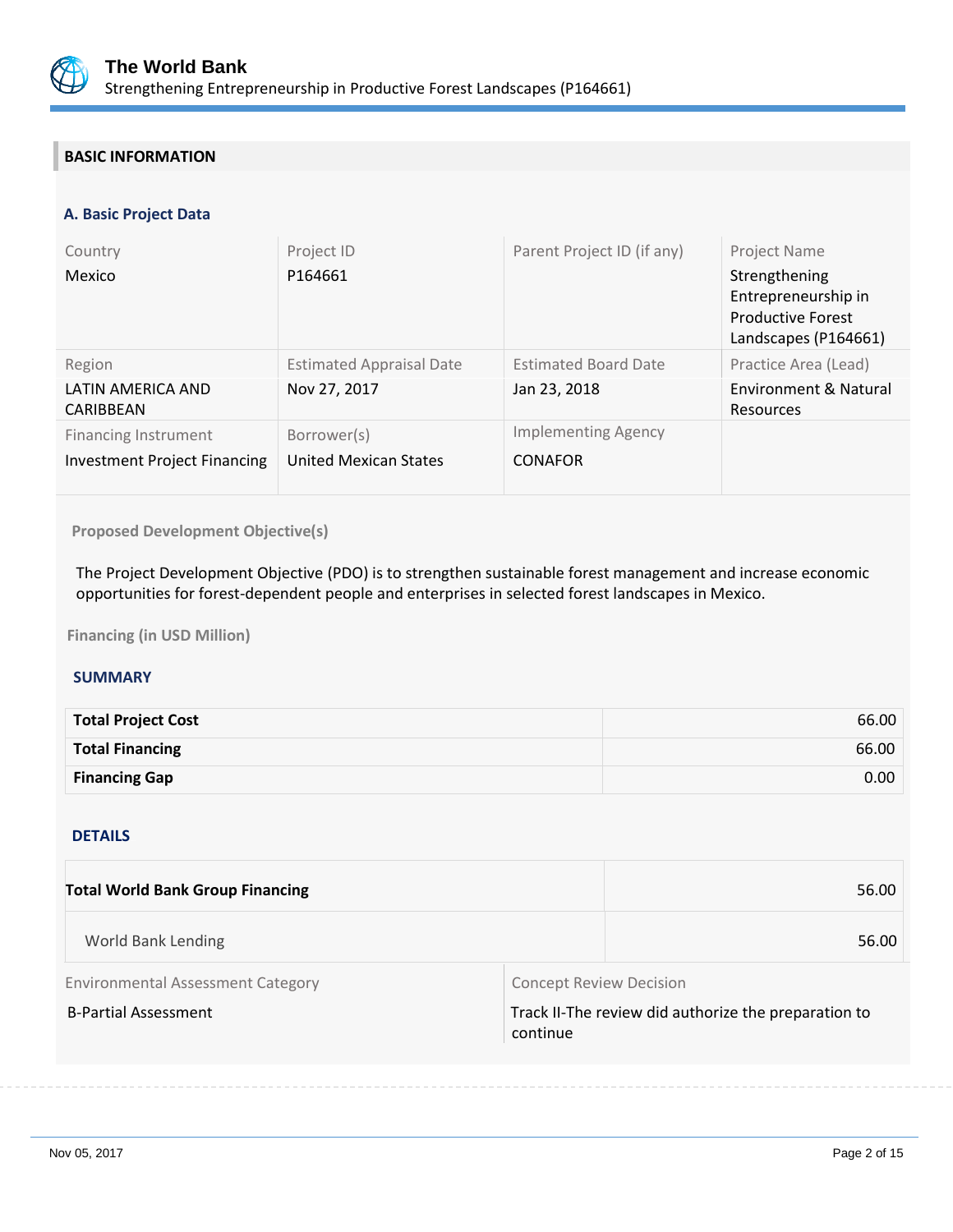

Other Decision (as needed)

#### **B. Introduction and Context**

Country Context

1. Mexico's economy continues to expand at a steady though moderate rate of growth. The increase in Mexico's GDP over the past three years, 2014-2016, at an annual average of 2.4% was slightly below the annual average growth posted during the previous two decades, 1994-2013, of 2.6%. The non-oil economy expanded between 2014 and 2016 at the same average annual rate of 2.8% as observed over the previous two decades. Growth is expected to moderate to about 2.2% in 2017 and strengthen in the medium term to about 2.5% by 2019 as uncertainty with respect to NAFTA and the presidential elections (of July 2018) dissipate and gross fixed investment growth resumes. Yet, these rates of growth are only about half of the average growth observed in emerging market economies (5.3% between 1994 and 2016).

2. Economic performance has been resilient in view of external shocks experienced in the past few years. Mexico's economy endured several external shocks in the last few years including a sharp drop in oil prices with average oil prices down by 50-60%, an additional reduction in the volume of oil and gas production by 6% annually, international financial market volatility related to a normalization of monetary policy in advanced economies, and, more recently, uncertainty over the future of the U.S.-Mexico trade relation. Sensible monetary and fiscal policy responses to these shocks within an overall sound macroeconomic policy framework including a flexible exchange rate, an inflation-targeting monetary policy framework and a fiscal rule that ensures moderate public sector deficits, maintained macroeconomic stability in recent years.

3. Mexico is also a megadiverse country and its biological diversity provides substantial opportunities for socioeconomic development. Mexico has over 88 million hectares of forests, covering almost 45% of its national territory**.** Forests include low dry deciduous forests, as well as coniferous forests and some types of scrub vegetation. In addition, Mexico is one of the most megadiverse countries in the world and is home to around 10% of all known species. A significant share of this biological diversity is found in forest ecosystems, hence the strategic importance of their preservation and sustainable management for biodiversity conservation.

## Sectoral and Institutional Context

4. It is estimated that forests in Mexico are home to more than 12 million people, most of whom live in poverty and directly depend on local natural resources. Forests are a vital source of goods and services for millions of poor people living in rural areas, and thus offer important opportunities for socioeconomic development. In 2008, 57% of the poorest quintile of rural households derived one fourth of their income from the extraction of natural resources, most of which was forest-related.

5. Mexico's unique land tenure structure provides a solid basis for the collective management of forest resources. There is a clear, well-established and legally recognized system of land tenure governing forest lands in Mexico. Approximately 30% of forest lands are the property of private small landowners, around 9% belong to the State in the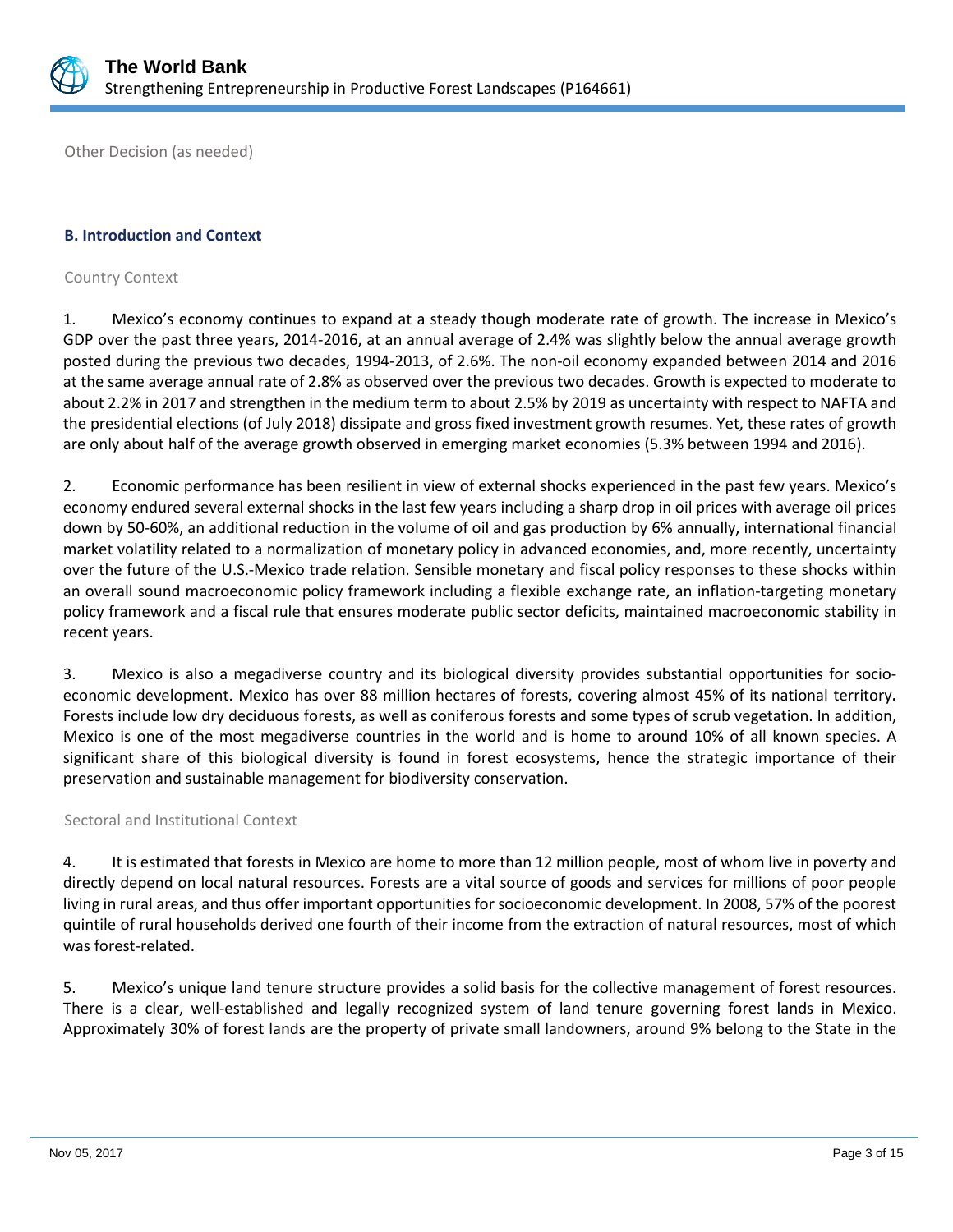

form of forest reserves, while 61% of forests are the communal property of *comunidades* and *ejidos.<sup>1</sup>* Both *comunidades* and *ejidos* are forms of collective land ownership recognized by the Mexican Constitution and Agrarian Law, which establishes governance structures and governing councils for collective decision making.

6. Although forestry production in Mexico accounts for a modest 0.6% of national GDP, the country has the capacity to increase its current production by more than double, leading to an increase in tax revenue and employment. In recent years, the trade deficit of Mexico's forestry sector has increasingly widened and the level of national consumption of timber products is almost three times more than national production. In 2015, the trade balance grew to US\$6,466 million, with exports of forestry products increasing to US\$2,392 million while imports amounted to US\$8,858 million. Mexico has the potential to sustainably produce 60 million  $m<sup>3</sup>$  of roundwood at the national level, which could generate employment and be a source of tax revenue. If average annual production increases by 1 to 3%, by 2025 tax revenue could also increase by 47 to 223%. With these growth levels, there could be a four-fold increase in the number of people employed in the forestry sector by 2025.

7. Despite the strategic social and environmental contribution of forests to Mexico's economy and local livelihoods, forests continue to be under pressure**.** Deforestation and forest degradation levels have fallen in recent years, however the country's deforestation and degradation rates are still among the highest in the world and the principal drivers behind the loss of natural capital in Mexico. The annual rate of change has fallen steadily since the 1990s, from 2.7% net over the period 1990-2000 to 0.7% net over the period 2010-2015. The drivers of deforestation and forest degradation vary widely across the country and include direct and underlying factors. The underlying causes of deforestation and degradation include economic, social and institutional factors, such as the profitability of alternative land uses, land use change, particularly related to agriculture and livestock production, and *comunidades* and *ejidos* low management capacity to conduct forest operations. As a result, environmental degradation and depletion of natural resources in Mexico have an economic cost equivalent to roughly 6.3% of Mexico's GDP, which is even higher in deforestation hotspots.

8. Community forest enterprises and landowners face challenges in accessing finance and improving forest management practices. Although 65% of community forests have commercial potential, less than a quarter have developed forest management plans and less than 9% have evolved into community forest enterprises. Some of the forest management challenges in communities include: (i) community forest enterprises are seen as a source of instant jobs and benefit-sharing rather than enterprises that must be managed on sound business and entrepreneurial principles for longer-term, economic benefits; (ii) *ejidatarios* and *comuneros* have a limited understanding of the technical, regulatory and management issues related to developing and overseeing forest enterprises; and (iii) the *ejido* and community assemblies are run by the most senior members, leading to the marginalization of young people and women. Further, few agrarian forest communities invest in their forests or engage in sustainable and profitable forest management over the long term. In order to build the technical, organizational, and entrepreneurial capacities of those responsible for forest management, public policies and programs supporting forest management must be maintained and strengthened, and efforts must be made to promote access to finance.

9. Mexico is committed to preventing deforestation and degradation at the landscape level through policy and institutional reforms**.** At the federal level, the Ministry of Environment and Natural Resources of Mexico (SEMARNAT) is the government agency responsible for natural resources including forests. In 2001 CONAFOR was established with the objective of promoting conservation activities and developing sustainable forest policies, plans and programs, and was

<sup>&</sup>lt;sup>1</sup> The *comunidad* is a population grouping with a legal personality and is the holder of agrarian rights recognized by executive or restorative order, or by resolution confirming their ownership of forest lands. The *ejido* is an association of peasant farmers that are owners of common property assigned to them by the State.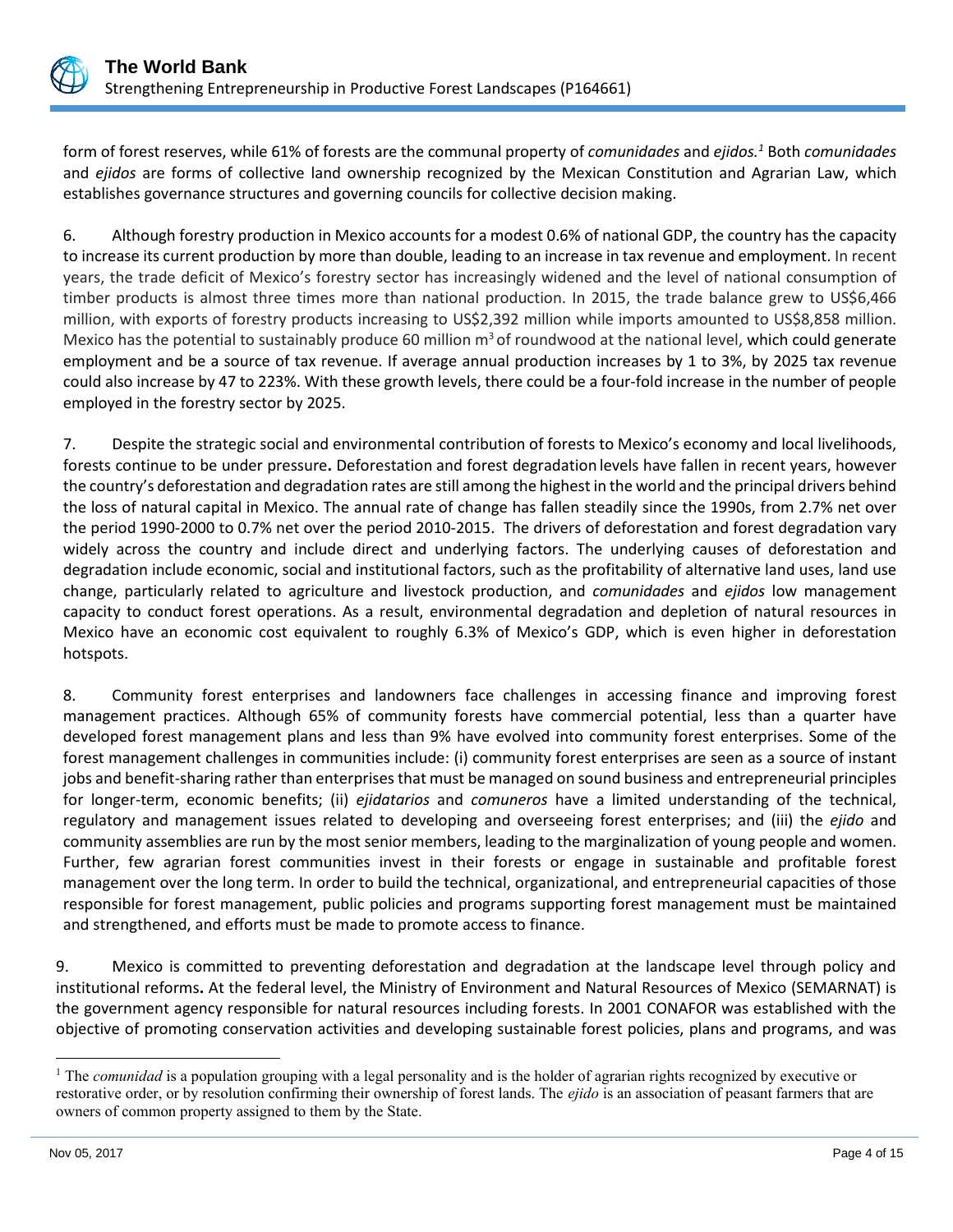

also made the Reducing Emissions from Deforestation and Forest Degradation (REDD+) mechanism focal point. In addition, Mexico has a number of cross-sectoral coordination platforms, including civil society and indigenous organization networks such as the National Development Commission for Indigenous Peoples (CDI). Moreover, to address landscapelevel causes of deforestation and forest degradation, CONAFOR signed an agreement in 2016 with the Secretary of Agriculture, Livestock, Rural Development, Fisheries and Food (SAGARPA) to improve inter-institutional collaboration in forest landscapes. The agreement outlines commitments for joint actions to be undertaken by CONAFOR and SAGARPA in relation to REDD+, productive reconversion, integrated watershed and fire management, and improved monitoring systems and databases, among others. This agreement is also part of a higher-level Environment-Agriculture agreement signed between the Environment Ministry and Agriculture Ministry that provides the political base for this inter-sectorial coordination.

10. Mexico is also at the forefront internationally in preparing and implementing the REDD+ mechanism. Mexico's ambitious NDC recognize the essential role of forests in mitigation actions and establish the goal of 0% net deforestation by 2030. In addition, Mexico's climate change commitments emphasize forests' contribution to adaptation by reducing local communities' vulnerability to natural disasters and economic downturns. The country's REDD+ efforts are encompassed in an ambitious REDD+ agenda, a comprehensive set of instruments and interventions outlined in the National REDD+ Strategy (ENAREDD+).

## Relationship to CPF

11. The proposed project is aligned with the World Bank Group's Country Partnership Strategy for Mexico (CPS) FY 2014-2019. The CPS outlines four strategic themes, one of which relates to the promotion of green and inclusive growth, including reducing the footprint of growth and using natural resources in an optimal way. The CPS acknowledges not only the costs of land and forest degradation, but also the importance of forests as an essential source of employment, income, and livelihood and forests' role in mitigating and adapting to climate change. The project also is consistent with the CPS thematic area of increasing social prosperity, as the proposed activities will support sustainable forest management activities to be implemented by *ejidos* and communities. The proposed project is also aligned with the World Bank's corporate commitments on Forests and Climate Change, and in particular, the World Bank Group Forest Action Plan for FY16 – 20 (FAP), as project activities will support several interventions under the FAP Focus Areas (Sustainable Forestry and Forest Smart Interventions) and Cross-Cutting Themes (Climate Change and Resilience, Rights and Participation, Institutions and Governance). In addition, the project is aligned with the WBG Climate Change Action Plan's top-level priorities on Supporting Transformational Policies and Institutions, by helping to implement Mexico's NDC in climate policies and investment plans. Through its focus on improving livelihoods and economic opportunities of indigenous peoples and local communities, the project is aligned with the World Bank Group's twin goals of ending extreme poverty and boosting shared prosperity.

## **C. Proposed Development Objective(s)**

12. The Project Development Objective (PDO) is to strengthen sustainable forest management and increase economic opportunities for forest-dependent people and enterprises in selected forest landscapes in Mexico.

13. This objective will be attained through the maintenance of and an increase in forest landscape area under sustainable management. Strengthen incudes maintaining, improving, and increasing forest management activities supported by the project. Sustainable forest management, according to the Mexican Forest Law, includes a set of actions and procedures aimed at managing, harvesting, protecting, conserving, restoring, and using environmental resources and services of a forest ecosystem, with consideration of ecological principles, respecting the interdependence of resources,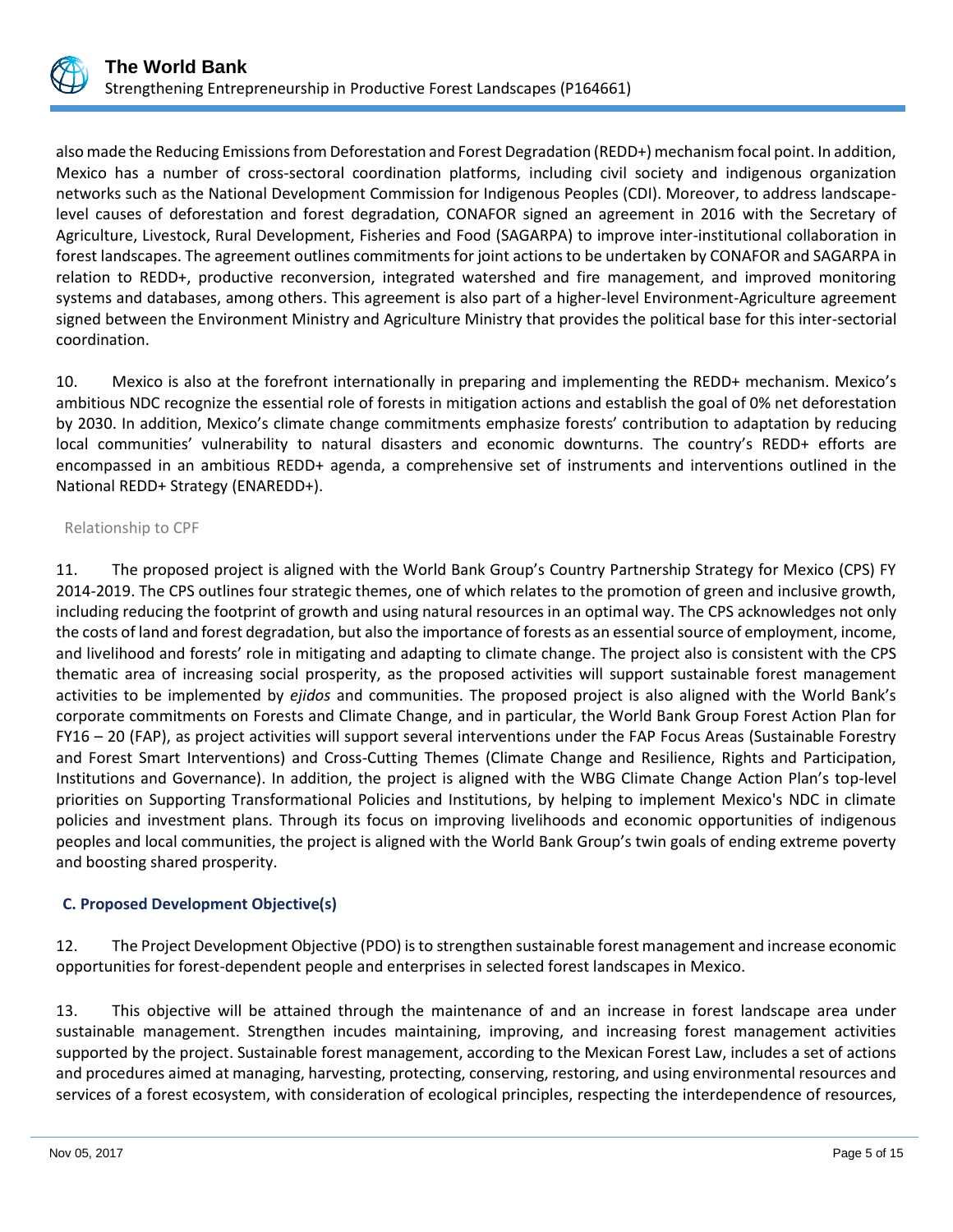

and maintaining the productive capacity of ecosystems and resources. Under Component 1, the supported sustainable forest management activities include, inter alia, sustainable forest management, forest landscape restoration, national and international certification, and Payment for Ecosystem Services (PES). Forest-dependent people and enterprises includes all the potential beneficiaries detailed in Table 1. Increased economic opportunities include improved access to key markets and business opportunities, that will also help generate increased income and employment. Selected forest landscapes<sup>2</sup> in Mexico refers to a series of regions considered as priority for productive forest management (orange), as well as key priority areas for their potential to provide ecosystem-services (red) and areas that connect these areas or complement them (green). The forest management areas have been selected based on their potential for timber production. The biodiversity priority areas are defined annually and a key objective of the project is to set up specific Payment for Environmental Services (PES) modalities within productive forest landscapes. While the project supports national programs, its key objective is to focalize support within the key priority areas.

## **Map 1. Project's selected landscapes**



Forest production priority area Connectivity priority area Ecosystem-services priority area

Key Results (From PCN)

- 14. The following key results are expected:
	- a. Area of forest landscape managed according to defined criteria. Includes new or improved areas under the schemes supported under Component 1 that have been verified to comply with predetermined criteria detailed in the Operations Manual and in accordance with the Operating Rules and regulations in force and, including (i) PES, (ii) Restoration, (iii) Agroforestry, (iv) Productive re-conversion, (v) certification at all three levels, (vi) Timber and nontimber forest management, and (vii) Commercial forest plantations.
	- b. Index of forest entrepreneurship. The indicator measures the percentage of beneficiaries who move from one range of the index to a higher one. The index will be divided into 5 ranges. The index is preliminarily composed of

<sup>&</sup>lt;sup>2</sup> In the Bank's Forest Action Plan, a landscape approach is defined as an approach that "provides the organizing principle for investing in and managing land, based on rational spatial planning and socioeconomic considerations."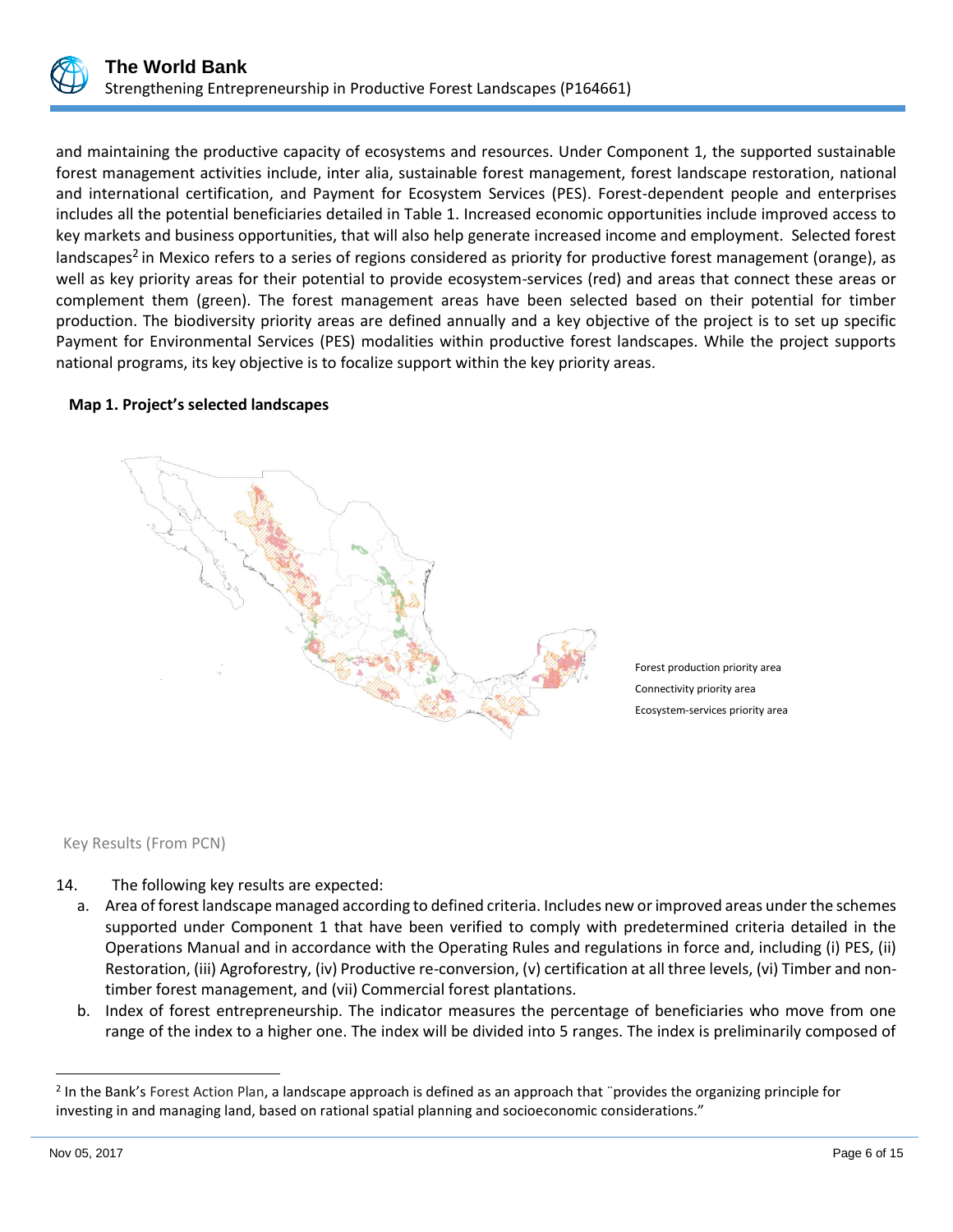

the following dimensions: (i) Creation and organization: operational and established forest enterprises (structure, governance, accounting system), (ii) Added value: number of value chains, (iii) Diversification: Number of products sold on the market, (iv) Production and productivity: production volume.

c. Share of target beneficiaries with rating 'Satisfied" or above on project interventions. Corporate indicator. Project beneficiaries considered "satisfied", according to the criteria detailed in the Operations Manual and measured by a survey taken at project mid-term and closure.

## **D. Concept Description**

15. **Component 1. Strengthening forest management, conservation, and business development.** (IBRD US\$56 million, Government US\$85 million (tbc)). This component will finance existing forest sector demand-driven incentive programs that aim to support local communities and other landholders in sustainably managing forests, as well as increasing economic opportunities from forest resources. Under existing forest management incentive programs, forest communities and landholders receive government incentives directly in the form of grants, matching grants, and/or capacity building for activities ranging from enhancing forest community social capital and organization to conservation and restoration to increasing market access. The Project will help align these incentive programs to support beneficiaries in sustainably exploiting forest resources and improving their living conditions. In particular, this support will be focused in three sub-components: (1.1) **Forest entrepreneurship and social capital**, which will support forest owners, forest social organizations, regional forest promotors, community-to-community knowledge exchange networks, and local community forest promotors in implementing projects to improve their governance, landscape planning and generate knowledge to improve production processes; (1.2) **Sustainable management of forest landscapes**, which includes supporting activities to implement silviculture, conservation, and restoration practices. This includes support for forest production of timber and non-timber products, forest certification, and commercial forest plantations, as well as conservation schemes such as Payment for Ecosystem Services (PES), restoration, and agro-forestry activities. This sub-component will ensure connectivity between landscape activities, for example: (i) promoting PES in certified forest management areas, (ii) convergence of restoration and PES in degraded areas with a high potential of ecosystem services provision, (iii) convergence of restoration and commercial plantations in areas with commercial production potential, and (iv) connecting PES corridors between production areas with high potential of ecosystem services provision; and (1.3) **Transformation and access to markets**, which supports forest communities and landowners to more fully reap the benefits from forest landscapes, through support for all phases of the production chain, formation and strengthening of community forest enterprises, including diversifying activities and products, value addition, process and technological modernization, and market access. These projects aim to increase competitiveness and diversify the production potential of forest resources.

16. The forest management incentive programs, supported under Component 1, will provide assistance to forest landholders and communities in increasing their business opportunities and sustainably managing forests, by, *inter alia*: (i) assessing and implementing technological improvements in production processes, such as addressing outdated machinery and technological lags in the wood industry; (ii) market analysis, to identify the best ways to introduce products into the market; (iii) support forest-dependent peoples and enterprises in developing sustainable forest management tools (manuals, guides, approved methodologies or criteria for monitoring, management inventories, wood classification, among others) to make operating procedures more efficient. In addition, this component will seek to address gender and social inclusion issues, and ensure the participation of women.

17. **Component 2. Institutional Development and Facilitation Support**. (BioCF plus grant US\$6 million (tbc))

18. **Sub-component 2.1 Strengthening CONAFOR and Cross-sector Coordination.** This component will finance goods,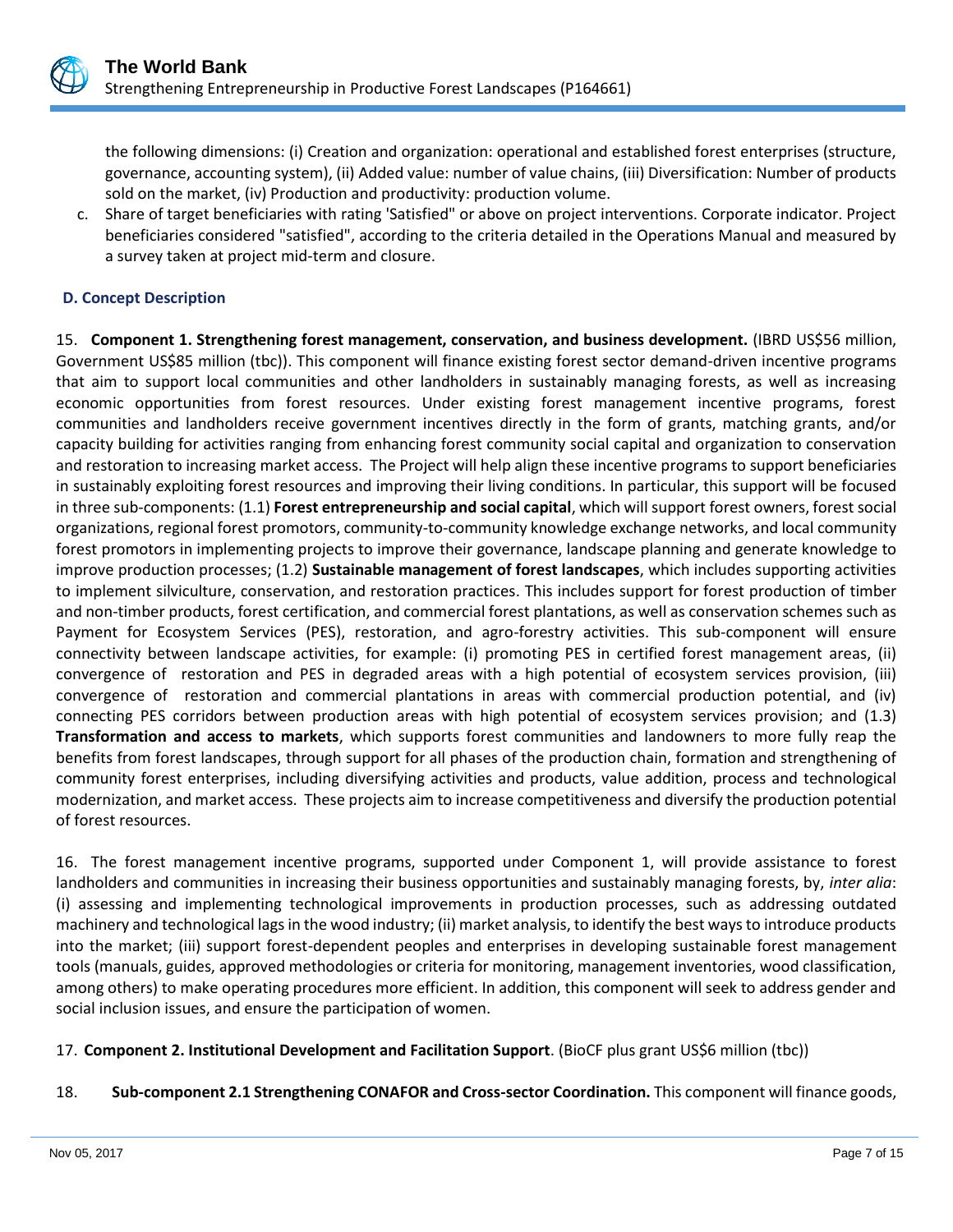

technical assistance, and operating costs to (i) help strengthen CONAFOR's coordination with other agencies that play a role in landscape management, including the Ministry of Agriculture (SAGARPA), Ministry of Environment (SEMARNAT), National Institute of Ecology and Climate Change (INECC), National Institute of Geography and Statistics (INEGI), National Womens Institute (INMUJERES), Federal Environmental Protection Agency (PROFEPA), State Governments, Municipalities, Academia, Civil Society (e.g., by establishing joint investment plans with SAGARPA in areas that are eligible for agriculture and forest subsidies to better align landscape investments, by maintaining joint databases with SEMARNAT, and by formalizing arrangements with INECC for AFOLU monitoring); (ii) support improvements in the enabling environment for sustainable forest landscape management (e.g., updating legislation to promote sustainable forest management, modernizing schemes for regulating forest-related productive processes, among others); (iii) support CONAFOR in developing financing mechanisms suited to the needs and conditions of private forest and agricultural enterprises (e.g., a green credit line); (iv) provide needed investments in monitoring, reporting, and verifying Green House Gas (GHG) emissions and support the longer-term sustainability of CONAFOR's Forest Monitoring Technical Unit, in particular, by developing a GHG inventory of all AFOLU categories to meet ISFL emissions reduction program requirements; and (v) provide specialized technical support to CONAFOR's departments, including Conservation and Restoration Department, Production and Productivity Department, Education and Technological Development Department, State Coordination Department, General Planning Department, General Administration Department, and Communications Department.

19. **Sub-component 2.2. Strengthen Beneficiary Advisory Services.** In addition, the grant funding will finance technical assistance and operating costs to help create and develop the capacities of investment beneficiaries. This facilitation support includes: (i) developing tools and materials to strengthen forest landscape management; (ii) seminars and workshops to strengthen beneficiary capacities; (iii) studies on technological improvements in production and commercialization processes; (iv) specialized consultancies, including on biomass use; and (v) developing a team of regional specialists, located in priority hotspots to provide specialized regional guidance and technical support to Technical Advisors, Community Advisors, and Forest Sector Social Organizations (OSSF), providing technical assistance to beneficiaries under CONAFOR's demand-driven, incentive programs.

## **SAFEGUARDS**

## **A. Project location and salient physical characteristics relevant to the safeguard analysis (if known)**

The Project will be implemented in selected forest landscapes in Mexico. These selected forest landscapes refer to a series of regions considered as priority for productive forest management, as well as key priority areas for their potential to provide ecosystem-services and areas that connect these areas or complement them. The forest management areas have been selected based on their potential for timber production. The biodiversity priority areas are defined annually and a key objective of the project is to set up specific Payment for Environmental Services (PES) modalities within productive forest landscapes. While the project supports national programs, it aims to focus support within the key priority areas indicated in Map 1.

## **B. Borrower's Institutional Capacity for Safeguard Policies**

CONAFOR has extensive experience working with and ensuring the inclusion of the project's target groups. Significant effort has been made to incorporate these different target groups, and enhance CONAFOR's programs and operations in terms of providing support to indigenous populations and other local communities in a socially and culturally appropriate manner. To best address these groups' needs, the project will make use of: (i) culturally appropriate and differentiated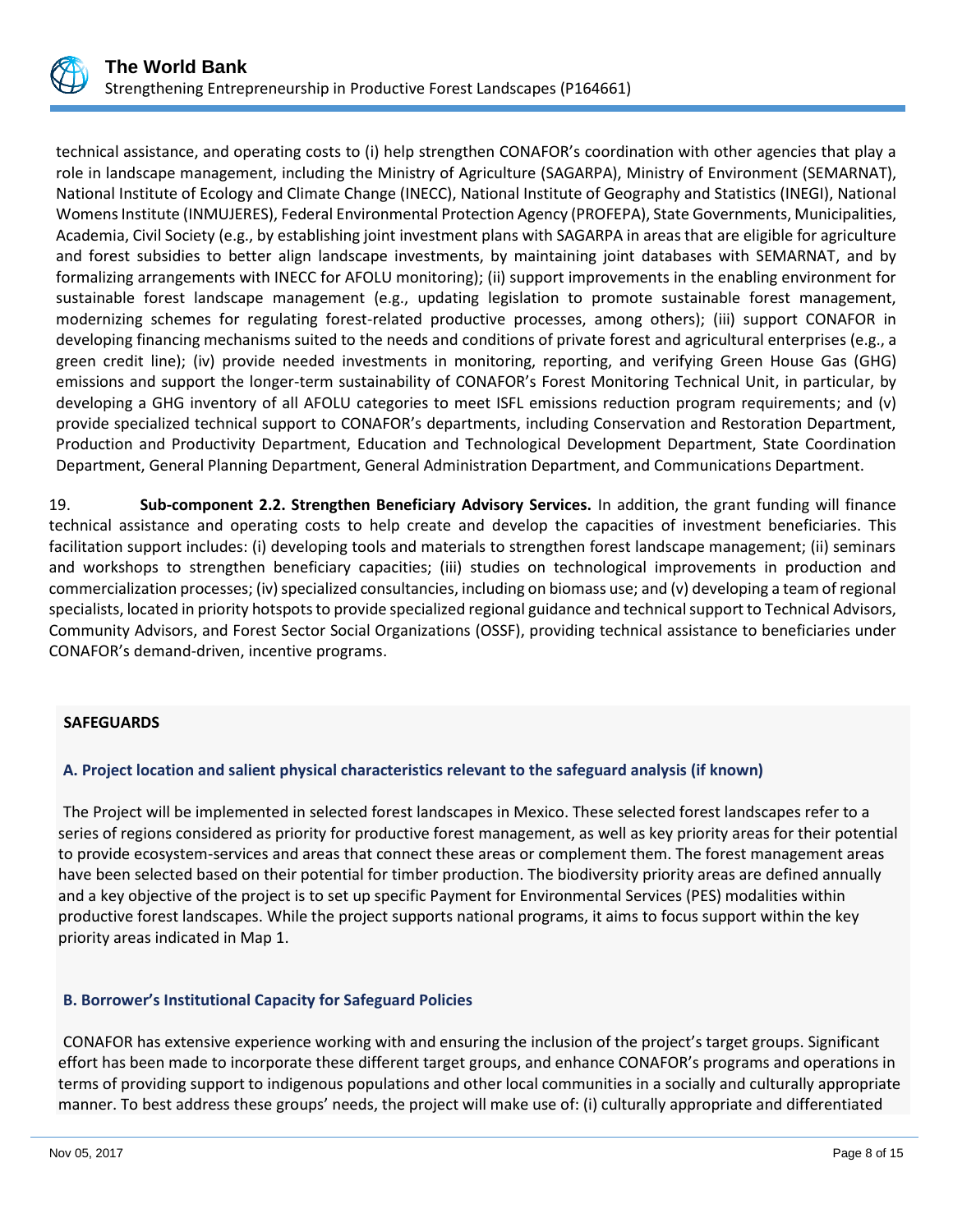

communication mechanisms to include more vulnerable groups, ejidos, women and indigenous peoples in demand-driven programs, and (ii) implementing activities, such as community-to-community workshops and other events, to help develop land use plans and community strategies that will serve as a guide in assessing the feasibility of investments.

CONAFOR builds on decades of experience in the implementation of good environmental practices in IBRD and GEF operations, among other programs such as Community Forestry and Payment for Environmental Services which have been financed by the Bank since they were launched (in 1997 and 2003, respectively), REDD+ preparation and the IBRDfinanced Forest and Climate Change Project (P123760), Environmental Services Project (P087038), Community Forestry II Project (PROCYMAF II) (P035751), Mexico Community Forestry I Project (P007700), and REDD+ Emission Reductions Program (P162749). These projects have contributed to building CONAFOR's capacity and the production of a series of manuals to promote best practices in forest and soil management as well as biodiversity conservation practices, both at the government level and in communities.

A Safeguards Area within CONAFOR's Forest Information Management Department manages both environmental and social safeguards. This Area was established with World Bank project support to coordinate, develop, monitor and oversee safeguards instruments for the Forest and Climate Change Project and emerging projects. It has a staffing of six professionals to develop and implement safeguard activities, including consultation, participation, dissemination and coordination, as well as activities related to compliance and reporting on environmental and social safeguards.

## **C. Environmental and Social Safeguards Specialists on the Team**

Dora Patricia Andrade, Environmental Safeguards Specialist Robert H. Montgomery, Environmental Safeguards Specialist Arelia Jacive Lopez Castaneda, Social Safeguards Specialist

## **D. Policies that might apply**

| <b>Safeguard Policies</b>           | Triggered? | <b>Explanation (Optional)</b>                                                                                                                                                                                                                                                                                                                                                                                                                                                                                                                                                                                                                                                                                                                                                                                                                                                                                                                     |
|-------------------------------------|------------|---------------------------------------------------------------------------------------------------------------------------------------------------------------------------------------------------------------------------------------------------------------------------------------------------------------------------------------------------------------------------------------------------------------------------------------------------------------------------------------------------------------------------------------------------------------------------------------------------------------------------------------------------------------------------------------------------------------------------------------------------------------------------------------------------------------------------------------------------------------------------------------------------------------------------------------------------|
| Environmental Assessment OP/BP 4.01 | Yes        | The project is classified as Category B given that the<br>proposed investments (e.g., silviculture, forestry<br>enterprise programs and other forest landscape<br>management measures) are not likely to cause<br>significant negative impacts on human populations<br>and / or environmental areas. The project is rather<br>likely to have positive impacts on forest conservation.<br>Further, any TA work (e.g., related to technological<br>improvements) will incorporate relevant safeguard<br>principles and environmental health and safety (EHS)<br>best practices (especially related to forestry and<br>production activities). CONAFOR carried out a full-<br>scale Environmental and Social Assessment for the<br>forest sector, as well as a Strategic Environmental and<br>Social Assessment (SESA) for the National REDD+<br>Strategy, for related projects that are still valid and are<br>used as a baseline for this Project. |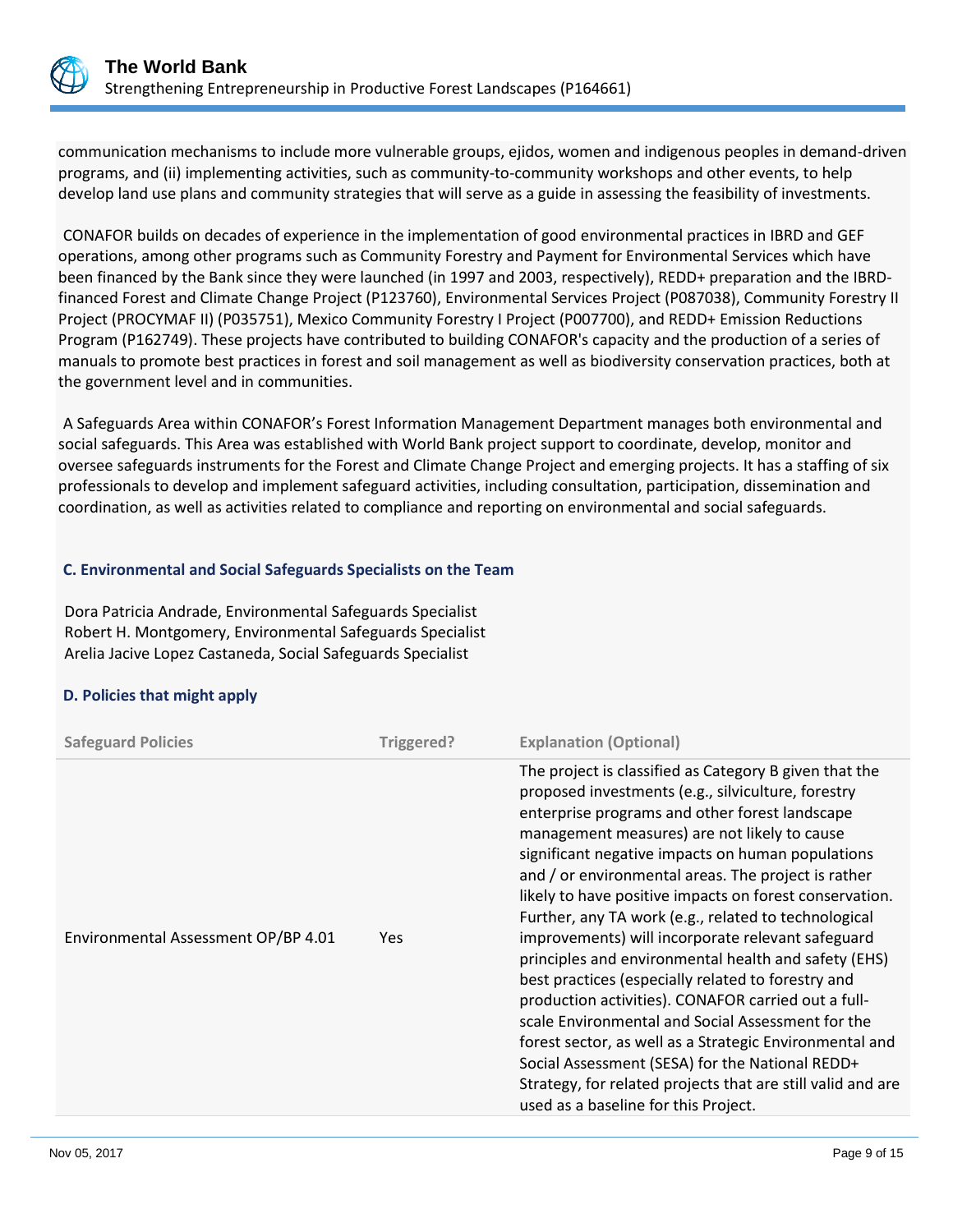

Thanks to the successful safeguard management experience during the implementation of the Forest and Climate Change Project (P123760), the related Environmental Management Framework (EMF) has been updated to reflect the additional activities and beneficiaries of the new proposed Project. The EMF guides the preparation of site-specific safeguards instruments (such as, Environmental Management Plans, EMPs, and Environmental and Social Management Plans, ESMPs) during project implementation and includes an exclusionary list, a screening plan for activities to identify, avoid and mitigate any potential negative environmental, health, safety, and social impacts associated with project activities. The EMF also incorporates recommendations to include health and safety principles in CONAFOR´s operating rules. In addition to considering potential negative impacts and mitigation measures, the EMF also identifies good practices which the Project will integrate, including activities such as community forestry, sustainable management of forest-landscapes, guidelines for sustainable exploitation of timber and non-timber products, productive reconversion, national and international certification, value chain development, access to markets, commercial forest plantations, and certification processes, as well as for the preservation of critical natural habitats sustained by these forests. The main potential negative impacts identified by the EMF might arise from sub-projects that support plantation promotion. These sub-projects could lead to soil contamination through an excessive use of pesticides and fertilizers, erosion due to inappropriate or excessive use of machinery and equipment, damage to biodiversity by the integration of exotic species or promotion of monocultures, lack of technical knowledge of technical assistants and beneficiaries, increased worker accidents due to lack of personal protection equipment and inadequate working conditions in areas of felling and sawing, or combating forest fires. The EMF provides the necessary recommendations to mitigate these measures and refers to the operating rules of the borrower to ensure compliance at all levels of implementation. The updated EMF will be consulted and disclosed prior to appraisal.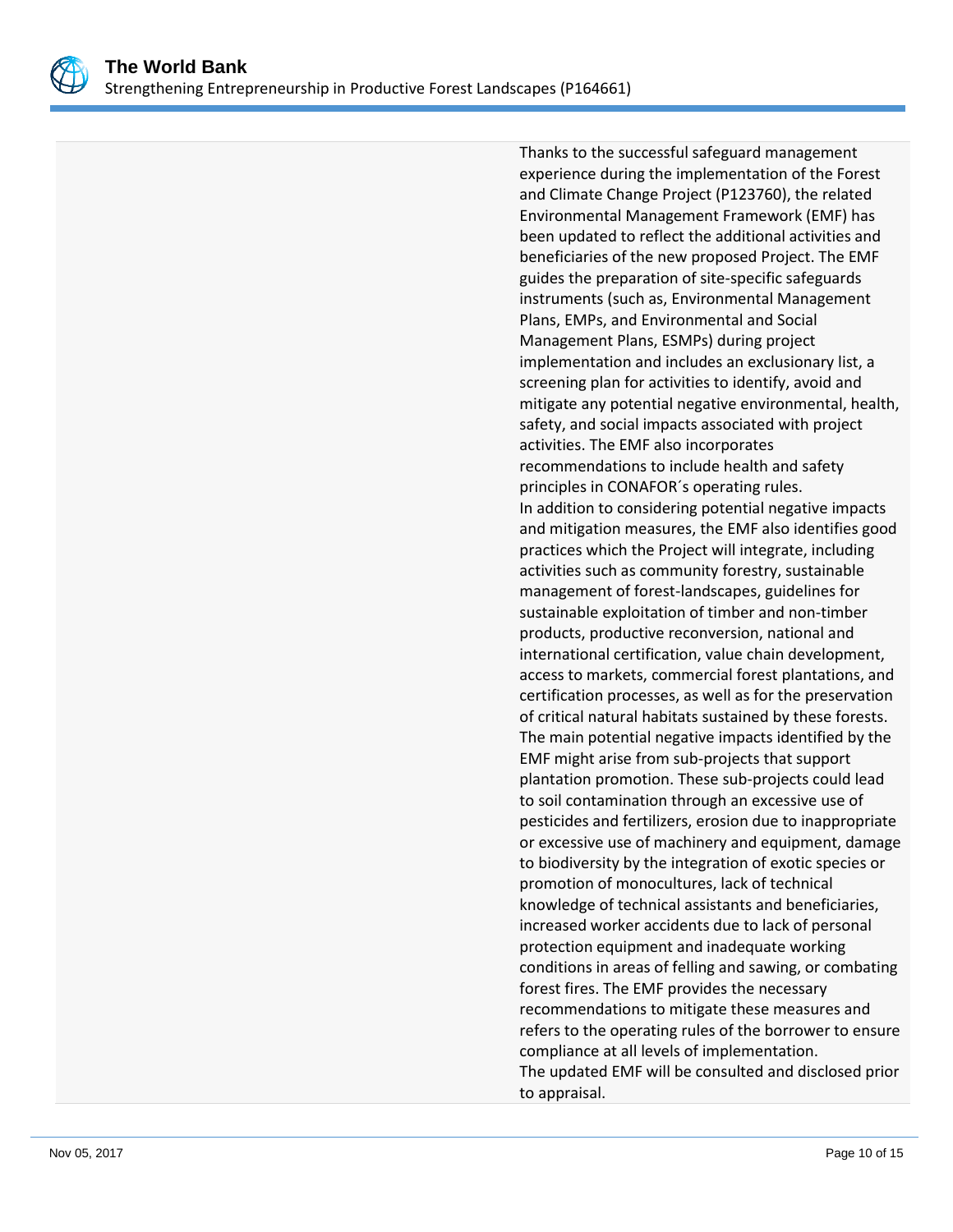

| Natural Habitats OP/BP 4.04 | Yes | The project does not anticipate restricting access to<br>natural resources and will not finance any activities<br>that involve significant conversion of natural habitats.<br>This policy is triggered, however, given that some<br>project activities will be implemented in natural<br>habitats, including Protected Areas. Activities might<br>support forest management and conservation, as well<br>as a number of environmental and ecosystem services<br>that natural habitats provide. The EMF therefore<br>addresses issues related to the exploitation of non-<br>timber products, natural habitats and ecosystem<br>services, and potential project impacts. Specifically,<br>the EMF introduces appropriate screening criteria to<br>ensure that impacts on natural habitats are properly<br>evaluated and highlights that project activities or<br>financing must not involve significant conversion of<br>natural habitats.                                                         |
|-----------------------------|-----|---------------------------------------------------------------------------------------------------------------------------------------------------------------------------------------------------------------------------------------------------------------------------------------------------------------------------------------------------------------------------------------------------------------------------------------------------------------------------------------------------------------------------------------------------------------------------------------------------------------------------------------------------------------------------------------------------------------------------------------------------------------------------------------------------------------------------------------------------------------------------------------------------------------------------------------------------------------------------------------------------|
| Forests OP/BP 4.36          | Yes | This policy is triggered as the project will be<br>implemented in forest lands. However, as the project<br>promotes sound forest management practices, overall<br>impacts are expected to be positive. A screening<br>mechanism was incorporated into the EMF to ensure<br>that any potential small scale, negative impacts on<br>forests and forest dwellers will be mitigated. Further,<br>all activities supported, including TA activities, will<br>follow the principles of the general OP / BP and EHS<br>Guidelines, CONAFOR's operating rules, and national<br>policies.                                                                                                                                                                                                                                                                                                                                                                                                                  |
| Pest Management OP 4.09     | Yes | The Pest Management policy is triggered as the<br>Project will finance timber forest products, tree<br>nurseries and other forestry activities which might<br>imply the use of pesticides and fertilizers.<br>Reforestation activities could also trigger this policy<br>depending on the methods selected to manage pests.<br>However, the project will not directly finance the use<br>of pesticides, but rather will promote integrated<br>management of pests and eventually the use of<br>certain non-restricted pesticides to minimize risks to<br>human health and the environment. The Project EMF<br>contains a specific Pest Management Plan and<br>screening mechanisms to evaluate the use of<br>pesticides, ensure their responsible management and<br>avoid and mitigate associated environmental or health<br>impacts. The Plan is in line with sound environmental<br>and human health protection objectives and promotes<br>the use of mechanical and biological alternatives to |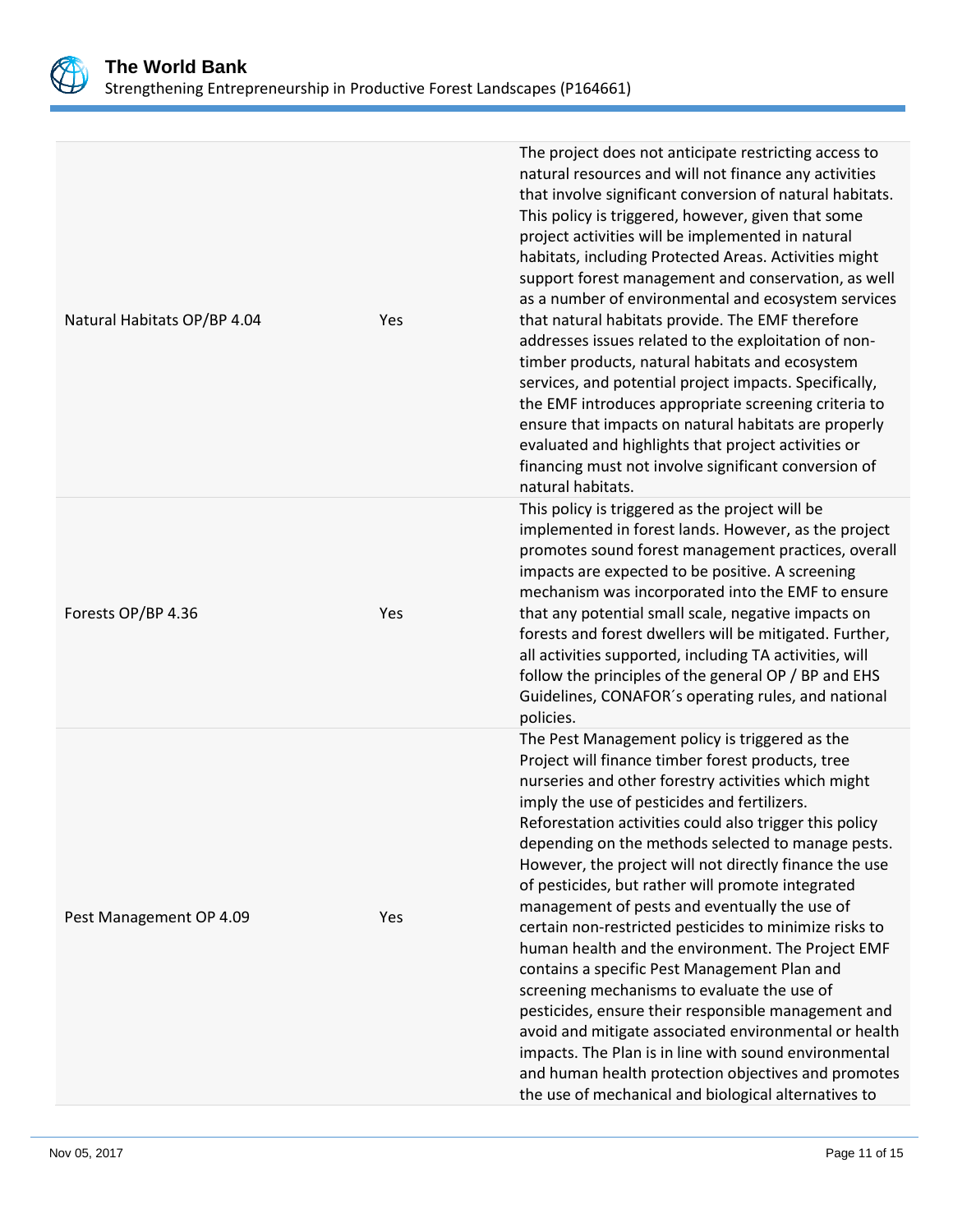

|                                        |     | replace pesticides. A stand-alone pest management<br>plan will not be necessary. However, as an annex to<br>the EMF, the Plan will be consulted and disclosed prior<br>to appraisal.                                                                                                                                                                                                                                                                                                                                                                                                                                                                                                                                                                                                                                                                                                                                                                                                                                                                                                                                                                                                                                                                                                                                                                                                                                                                                                                                                                                                                                                                                                                                                                                  |
|----------------------------------------|-----|-----------------------------------------------------------------------------------------------------------------------------------------------------------------------------------------------------------------------------------------------------------------------------------------------------------------------------------------------------------------------------------------------------------------------------------------------------------------------------------------------------------------------------------------------------------------------------------------------------------------------------------------------------------------------------------------------------------------------------------------------------------------------------------------------------------------------------------------------------------------------------------------------------------------------------------------------------------------------------------------------------------------------------------------------------------------------------------------------------------------------------------------------------------------------------------------------------------------------------------------------------------------------------------------------------------------------------------------------------------------------------------------------------------------------------------------------------------------------------------------------------------------------------------------------------------------------------------------------------------------------------------------------------------------------------------------------------------------------------------------------------------------------|
| Physical Cultural Resources OP/BP 4.11 | Yes | This policy is triggered in precautionary manner.<br>Although it is not anticipated that the project will have<br>a negative impact on any sites with the presence of<br>physical cultural resources, including sites and areas of<br>cultural and religious value to local communities, this<br>policy is triggered in case project interventions or<br>investments unexpectantly find physical or cultural<br>resources. The EMF includes provisions regarding how<br>to protect known physical cultural resources and how<br>to address chance finds through the operating rules.                                                                                                                                                                                                                                                                                                                                                                                                                                                                                                                                                                                                                                                                                                                                                                                                                                                                                                                                                                                                                                                                                                                                                                                  |
| Indigenous Peoples OP/BP 4.10          | Yes | This policy is triggered as the project will be<br>implemented on a national scale, which also implies<br>areas with indigenous peoples who will be one of the<br>project's beneficiary groups.<br>CONAFOR carried out a full-scale Social Assessment for<br>the forestry sector, as well as a Strategic<br>Environmental and Social Assessment (SESA) for the<br>National REDD+ Strategy, which were disseminated via<br>an extensive participatory approach and are still<br>considered valid. These instruments will be used as a<br>base for this Project. To meet the requirements of OP<br>4.10 and ensure negative consequences of<br>interventions are avoided, an Indigenous Peoples<br>Planning Framework (IPPF) was prepared considering<br>lessons learned from the previous IBRD-financed<br>projects: Mexico Forest and Climate Change Project<br>(P123760), Environmental Services Project (P087038),<br>Community Forestry II Project (PROCYMAF II)<br>(P035751), Mexico Community Forestry I Project<br>(P007700), and REDD+ Emission Reductions Program<br>(P162749). The IPPF identifies any potential impacts<br>on IPs by the project and provides recommendations<br>on how to screen for them and avoid them. It contains<br>specific guidelines on culturally adequate<br>consultations, as well as measures to ensure joint<br>planning, capacity building and culturally-inclusive<br>implementation of activities. Furthermore, it highlights<br>that training of project managers, the inclusion of IP in<br>decision-making and as technical promoters as well as<br>awareness raising regarding the specific needs of<br>indigenous communities in the intervention areas will<br>be fostered continuously by the Project. In addition, |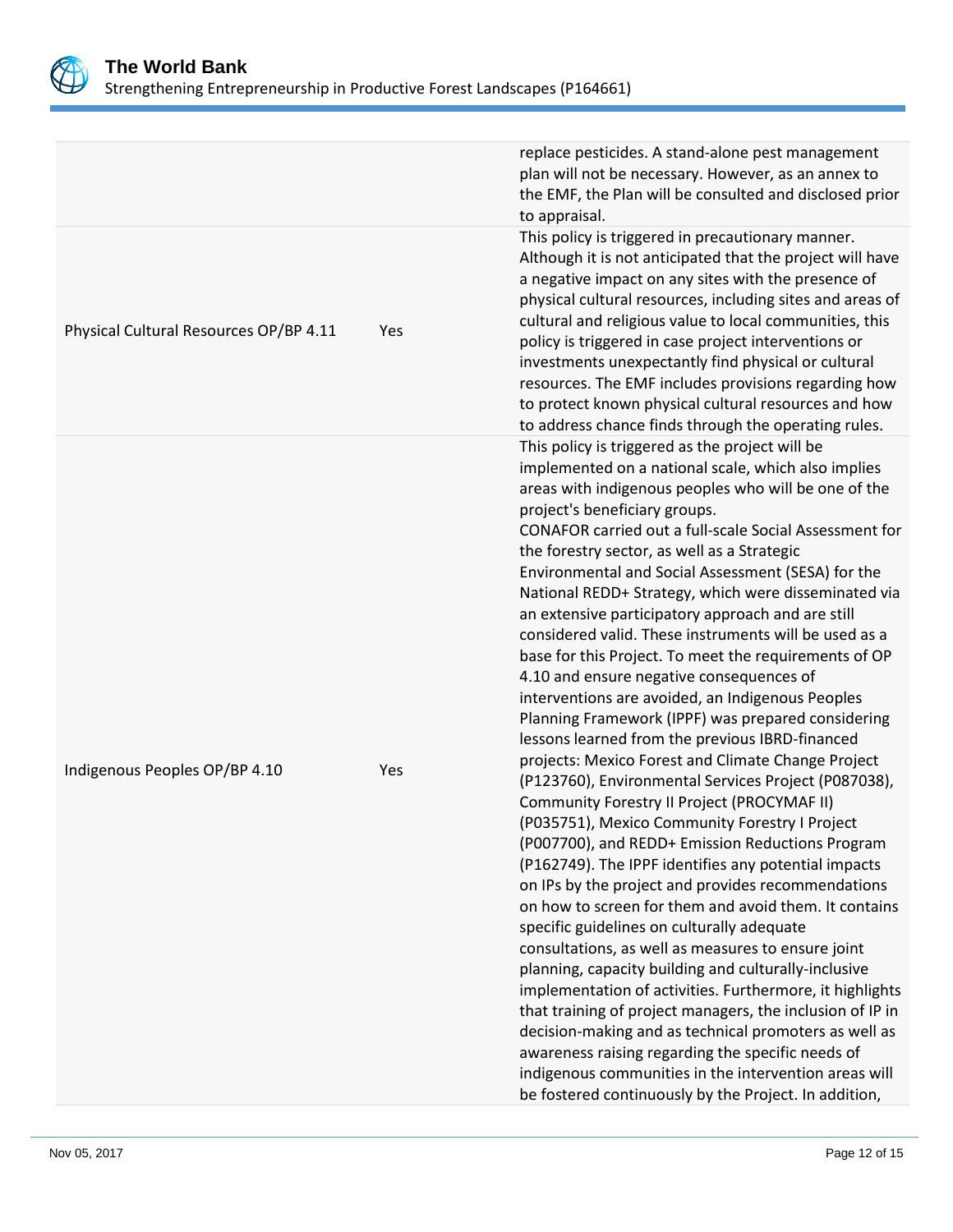

the IPPF: (i) establishes guidelines and criteria for an Indigenous Peoples Plan (IPP) which will be developed in line with Annex B of OP 4.10 (the IPP will be presented with representatives from the Consultative Council of CDI (Commission for Development of Indigenous Peoples) in the Mesa de Medio Ambiente y Género); (ii) includes the principles and objectives of OP 4.10 which are also included in technical assistance activities planned; and (iii) contains social criteria to be included in the Monitoring and Evaluation Framework of the Project. The updated IPPF will be consulted and disclosed prior to appraisal. From a safeguards point of view, no involuntary resettlement will result from any activities financed by the project. The project does not anticipate any land acquisition and all sub-projects financed under this operation will be carried out on private land, owned by the ultimate beneficiaries. However, the project will invest in natural resource management activities (agroforestry, soil restoration, tree planting, etc.) and some of these activities will be implemented in protected areas (PA)—in line with the PA management plans and close supervision--where there may be cases where use and access to resources may be restricted due to changes in forest management and resource management plans. Therefore, in line with OP 4.12, a Process Framework (PF) was developed considering lessons learned from the previous IBRD- financed projects: Forest and Climate Change Project (P123760), Environmental Services Project (P087038), Community Forestry II Project (PROCYMAF II) (P035751), Community Forestry I Project (P007700), and REDD+ Emission Reductions Program (P162749), as a means of mitigating any potential adverse impacts that may emerge from the restrictions of access to natural resources. The PF also includes a screening to exclude any interventions potentially leading to land conflicts and clear guidance on the handling of conflicts, referring to the operating rules . It should also be noted that all project-supported activities will take place in a community context and any intervention will be demand-based and on a request basis by the community assembly. The updated PF will be consulted and disclosed prior to appraisal.

Involuntary Resettlement OP/BP 4.12 Yes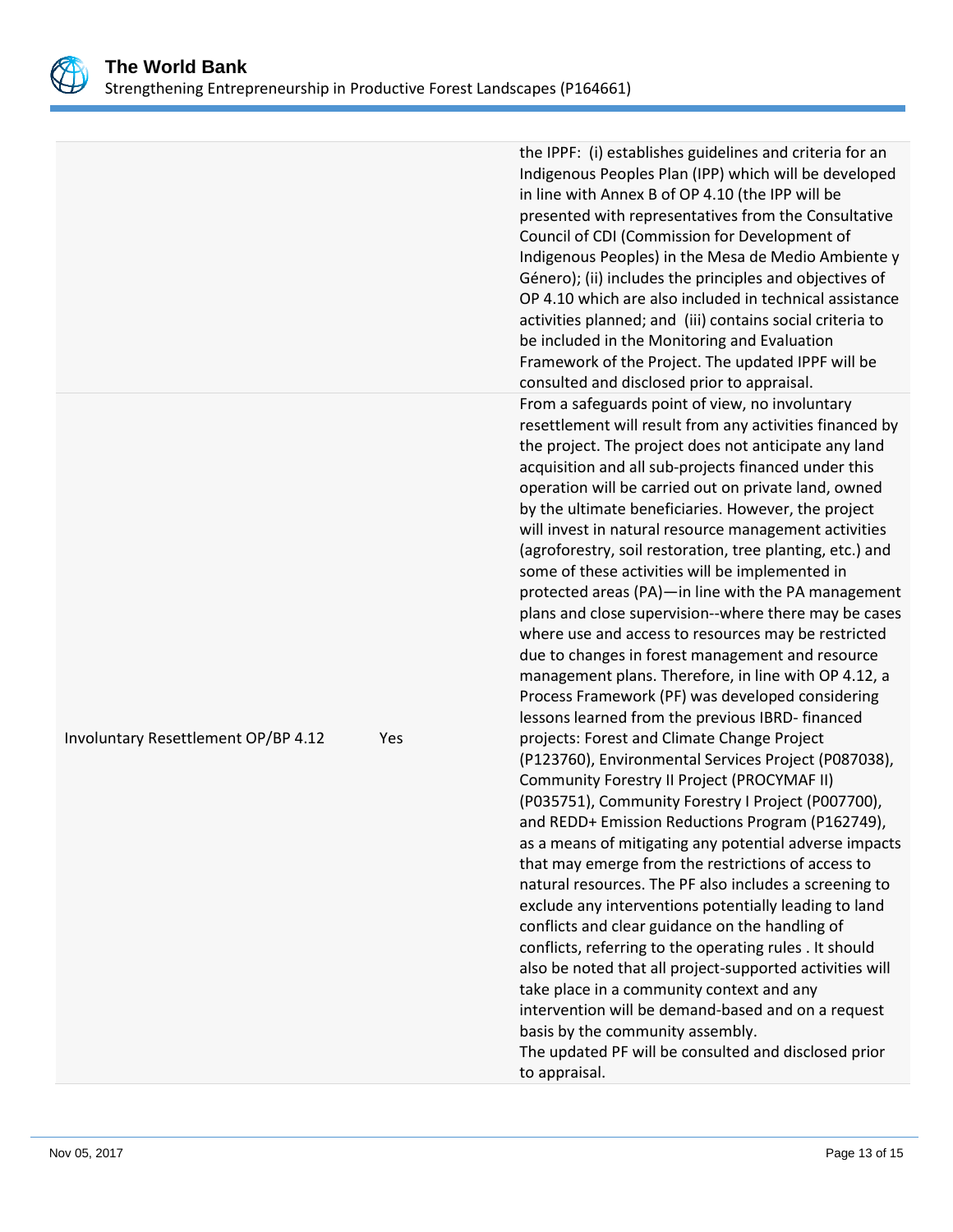

| Safety of Dams OP/BP 4.37                         | N <sub>o</sub> | This safeguard policy is not triggered as the project<br>will neither support the construction or rehabilitation<br>of dams, nor support investments which rely on<br>existing dams. |
|---------------------------------------------------|----------------|--------------------------------------------------------------------------------------------------------------------------------------------------------------------------------------|
| Projects on International Waterways<br>OP/BP 7.50 | N <sub>o</sub> | This safeguard policy is not triggered as the project<br>will not support activities which involve the use or<br>potential pollution of international waterways.                     |
| Projects in Disputed Areas OP/BP 7.60             | No.            | This safeguard policy is not triggered as the project<br>will not support activities in disputed areas.                                                                              |

## **E. Safeguard Preparation Plan**

Tentative target date for preparing the Appraisal Stage PID/ISDS

## Nov 24, 2017

Time frame for launching and completing the safeguard-related studies that may be needed. The specific studies and their timing should be specified in the Appraisal Stage PID/ISDS

CONAFOR carried out a full-scale Environmental and Social Assessment for the forest sector, as well as a Strategic Environmental and Social Assessment (SESA) for the National REDD+ Strategy for related projects, that are still valid and are used as a baseline for this Project. Thanks to the successful safeguard management experience during the implementation of the Forest and Climate Change Project (P123760), the related Environmental Management Framework (EMF), IPPF and PF of the Forest and Climate Change Project will be updated to reflect the new activities and beneficiaries of the new proposed Project.

The Frameworks will be updated during project preparation, while project activities are fine-tuned, and will be disclosed and consulted during November 2017. The final documents will be disclosed on the client's and Bank's external website prior to appraisal.

## **CONTACT POINT**

#### **World Bank**

Angela G. Armstrong, Katharina Siegmann Sr Natural Resources Mgmt. Spec.

## **Borrower/Client/Recipient**

United Mexican States